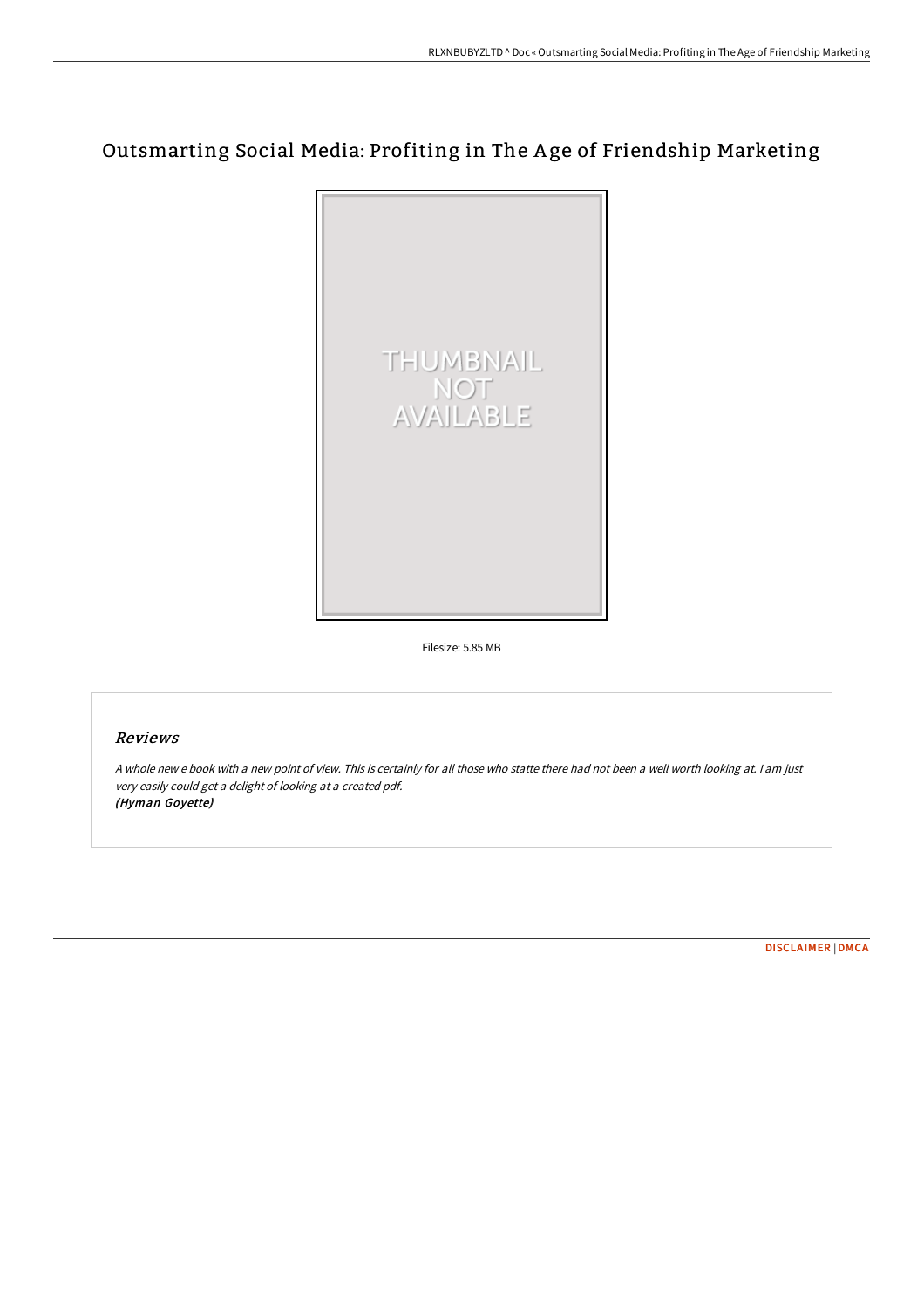# OUTSMARTING SOCIAL MEDIA: PROFITING IN THE AGE OF FRIENDSHIP MARKETING



Softcover. Condition: New. 1st edition. Brand NEW, Paperback International Edition. Black & White or color, Cover and ISBN same with similar contents as US editions. Standard delivery takes 5-9 business days by USPS/DHL with tracking number. Choose expedited shipping for superfast delivery 3-5 business days by UPS/DHL/FEDEX. We also ship to PO Box addresses but by Standard delivery and shipping charges will be extra. International Edition Textbooks may bear a label -Not for sale in the U.S. or Canada- etc. printed only to discourage U.S. students from obtaining an affordable copy. Legal to use despite any disclaimer on cover as per US court. No access code or CD included unless specified. In some instances, the international textbooks may have different exercises at the end of the chapters. Printed in English. We may ship the books from multiple warehouses across the globe, including India depending upon the availability of inventory storage. In case of orders from Europe, custom charges may comply by the relevant government authority and we are not liable for it. 100% Customer satisfaction guaranteed! Please feel free to contact us for any queries.

E Read [Outsmarting](http://bookera.tech/outsmarting-social-media-profiting-in-the-age-of-1.html) Social Media: Profiting in The Age of Friendship Marketing Online  $\blacksquare$ Download PDF [Outsmarting](http://bookera.tech/outsmarting-social-media-profiting-in-the-age-of-1.html) Social Media: Profiting in The Age of Friendship Marketing